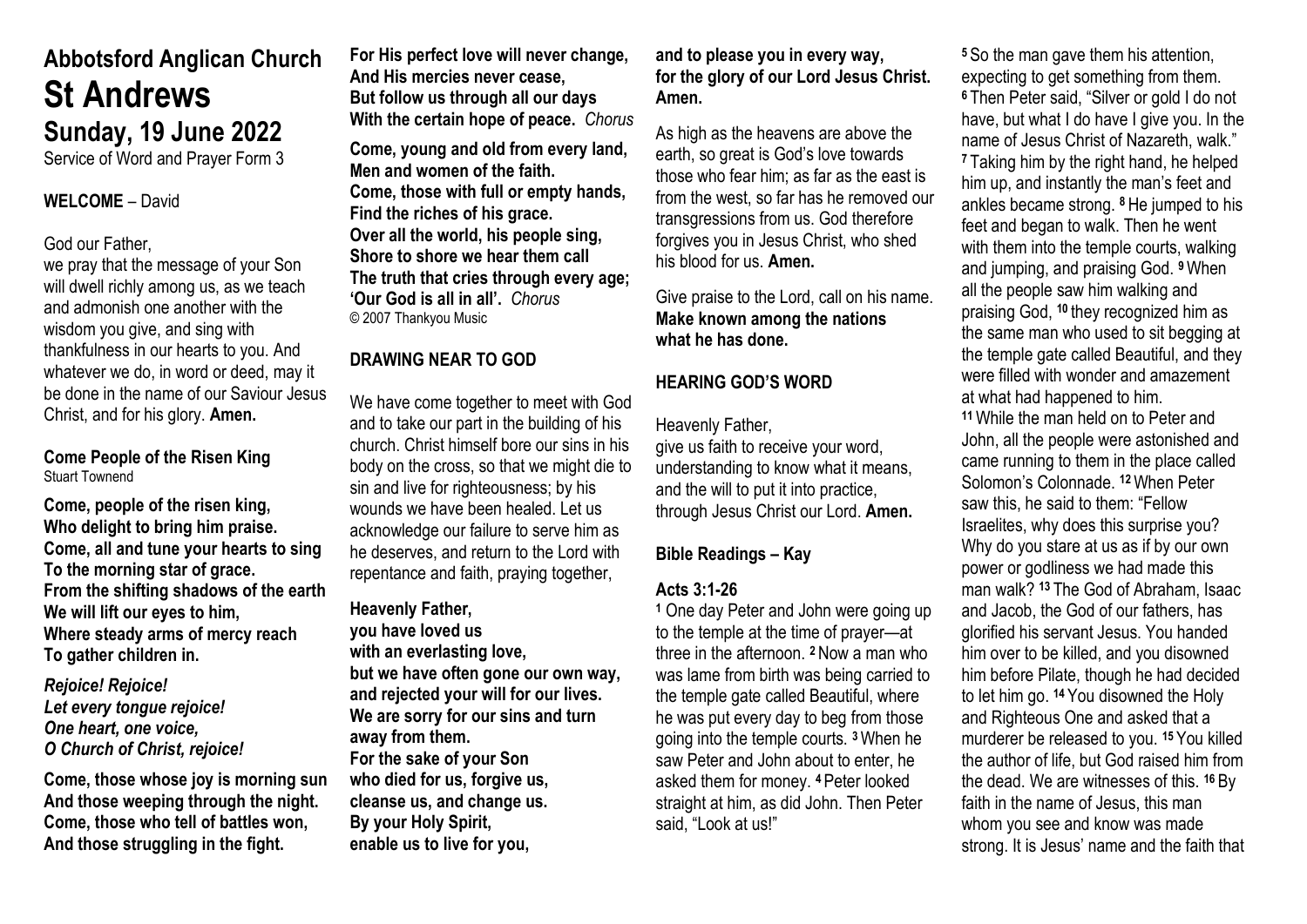comes through him that has completely healed him, as you can all see. **<sup>17</sup>** "Now, fellow Israelites, I know that you acted in ignorance, as did your leaders. **<sup>18</sup>** But this is how God fulfilled what he had foretold through all the prophets, saying that his Messiah would suffer. **<sup>19</sup>** Repent, then, and turn to God, so that your sins may be wiped out, that times of refreshing may come from the Lord, **<sup>20</sup>** and that he may send the Messiah, who has been appointed for you—even Jesus.

**<sup>21</sup>** Heaven must receive him until the time comes for God to restore everything, as he promised long ago through his holy prophets. **<sup>22</sup>** For Moses said, 'The Lord your God will raise up for you a prophet like me from among your own people; you must listen to everything he tells you. **<sup>23</sup>** Anyone who does not listen to him will be completely cut off from their people.' **<sup>24</sup>** "Indeed, beginning with Samuel, all the prophets who have spoken have foretold these days. **<sup>25</sup>** And you are heirs of the prophets and of the covenant God made with your fathers. He said to Abraham, 'Through your offspring all peoples on earth will be blessed.' **<sup>26</sup>**When God raised up his servant, he sent him first to you to bless you by turning each of you from your wicked ways." (NIV)

This is the word of the Lord. **Thanks be to God.**

#### **AFFIRMING OUR FAITH**

Please stand. Let us affirm our Faith together…

**Christ is the image of the invisible God, the firstborn over all creation. For in him all things were created, things in heaven and on earth, visible and invisible: all things have been created through him and for him. He is before all things, and in him all things hold together. He is the head of the body, the church. He is the beginning, and the firstborn** 

**from the dead, so that in everything he might have the supremacy. For God was pleased to have all his fullness dwell in him,** 

**and through him to reconcile to himself all things, whether things on earth or things in heaven, by making peace through his blood shed on the cross. Amen.**  *Colossians 1:15–20 (abbreviated)*

**Bible Teaching –** Rev David Anthonisz *Anglican Chaplain to Concord Hospital*

"A miracle with its consequences" *Sermon Series: That you might be certain of the things you have been taught* 

#### **Psalm 119:161-168**

**<sup>161</sup> Rulers persecute me without cause, but my heart trembles at your word. <sup>162</sup> I rejoice in your promise like one who finds great spoil.**

**<sup>163</sup> I hate and detest falsehood but I love your law.**

**<sup>164</sup> Seven times a day I praise you for your righteous laws.**

**<sup>165</sup>Great peace have those who love your law, and nothing can make them stumble.**

**<sup>166</sup> I wait for your salvation, Lord, and I follow your commands.**

**<sup>167</sup> I obey your statutes,**

**for I love them greatly.**

**<sup>168</sup> I obey your precepts and your statutes,**

**for all my ways are known to you. (NIV)**

**Put a New Song in My Heart** Rob Smith

**Put a new song in my heart Let me hear the praises start Dispel the night And give me light again**

**Put a new thought in my mind Help me leave the past behind And break these chains That I might live again**

**Lift my fallen face and help me to stand Flood me with the grace That comes from your hand Cleanse me from my sin Lord, forgive me again That I might be yours alone**

**Put a new fire in my soul Make this wounded spirit whole And help me see That I am free again**

**Let these broken bones Rise up and rejoice Bring this captive home And lift up my voice Help my spirit sing Now to Jesus my king For he has forgiven me** 

**Lift my fallen face and help me to stand Flood me with the grace That comes from your hand Cleanse me from my sin Lord, forgive me again That I might be yours alone** © 1999 Rob Smith

**PRAYER -** Diane

The Lord be with you **And also with you** Let us pray

**Our Father in heaven, hallowed be your name, your kingdom come, your will be done on earth as in heaven. Give us today our daily bread. Forgive us our sins as we forgive those who sin against us. Lead us not into temptation, but deliver us from evil. For the kingdom, the power, and the glory are yours, now and forever. Amen.**

*Further prayers are read for our community, our nation and our world.*